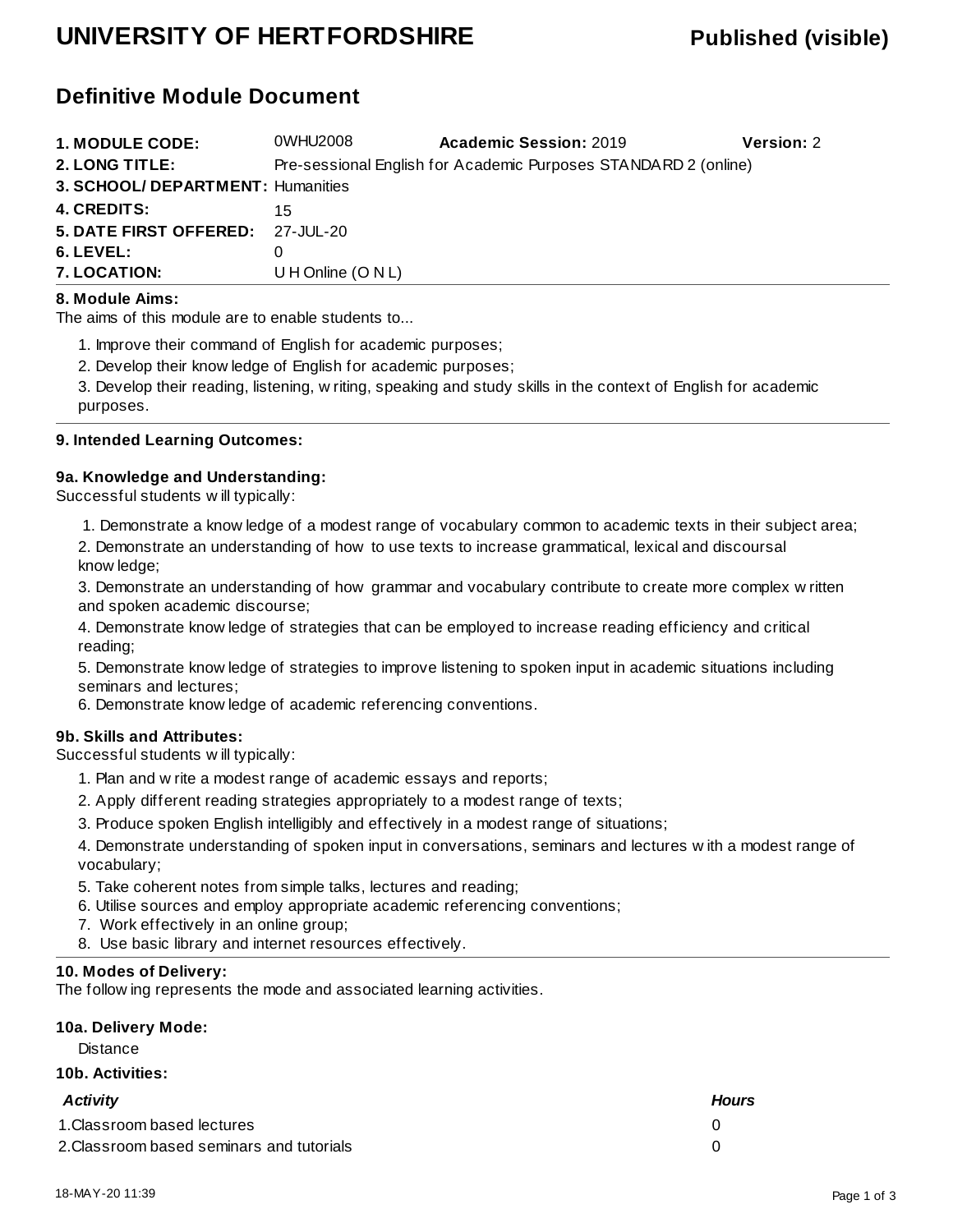## **UNIVERSITY OF HERTFORDSHIRE Published (visible)**

| <b>Activity</b>                                                                                    | <b>Hours</b> |
|----------------------------------------------------------------------------------------------------|--------------|
| 3. Classroom based practical classes, w orkshops, studios or demonstrations                        | 0            |
| 4. Scheduled online activities (ie online versions of the above)                                   | 60           |
| 5. Scheduled external learning activities - fieldw ork, external visits and w ork based learning 0 |              |
| 6. Online directed independent study                                                               | 40           |
| 7. Other directed independent study                                                                | 40           |
| 8. Self-directed independent study                                                                 | 10           |
| 9. Placement                                                                                       | 0            |
| 10.Year Abroad                                                                                     | 0            |
| <b>TOTAL HOURS</b>                                                                                 | 150          |

#### **11. Module Content:**

#### **11a. Module Content: (for publication, max 150 words)**

The Pre-sessional English Online (6 weeks) course is designed to improve a student's level of English for Academic Purposes. This module is for students who have IELTS 5.5 (Standard), who want to progress to the level required by the follow-on course: IELTS equivalent of 6.

The course focuses on:

1. vocabulary development including strategies for record keeping and the opportunity to apply in writing and speaking activities

2. strategies for effective and critical reading of texts

3. writing a report or researched essay

4. academic writing and speaking conventions

5. listening comprehension strategies and note taking

6. the development of knowledge and application of referencing conventions as employed in a UK university or academic environment

#### **11b. Further Details: (supporting Learning Outcomes, max 250 words)**

The Pre-sessional English Online (6 weeks) course is learner- and learning - centred with all teaching addressed to the needs of students in order to improve their English for Academic Purposes to the level of the follow-on course. Students will undertake exercises to develop a range of vocabulary common to academic texts. They will be encouraged to understand how grammar and vocabulary contribute to create written and spoken academic discourse, for example, writing a researched essay related to their field of study.

Students will undertake activities to help them to: deal effectively with spoken input in conversations, seminars and lectures; produce spoken English intelligibly; increase reading efficiency; and make useful notes while reading or listening. In addition, they will be exposed to spoken academic discourse in a variety of accents. At specific points during the course they will be required to give a short presentation related to their academic subject. In addition, students will develop the use of library and internet resources which they will use to plan, research and write an academic essay or report.

Classwork and independent study will focus on:

- 1. academic writing and speaking conventions
- 2. vocabulary acquisition and storage
- 3. text-type understanding and discourse-level analysis
- 4. grammar acquisition
- 5. strategies for effective reading, note-taking, summarising, and synthesis
- 6. pronunciation and academic speaking/presentation
- 7. listening comprehension strategies
- 8. understanding people from different cultural and language backgrounds (intercultural communication)
- 9. use of sources and referencing conventions
- 10. IT and the online learning resources
- 11. development of online group work.